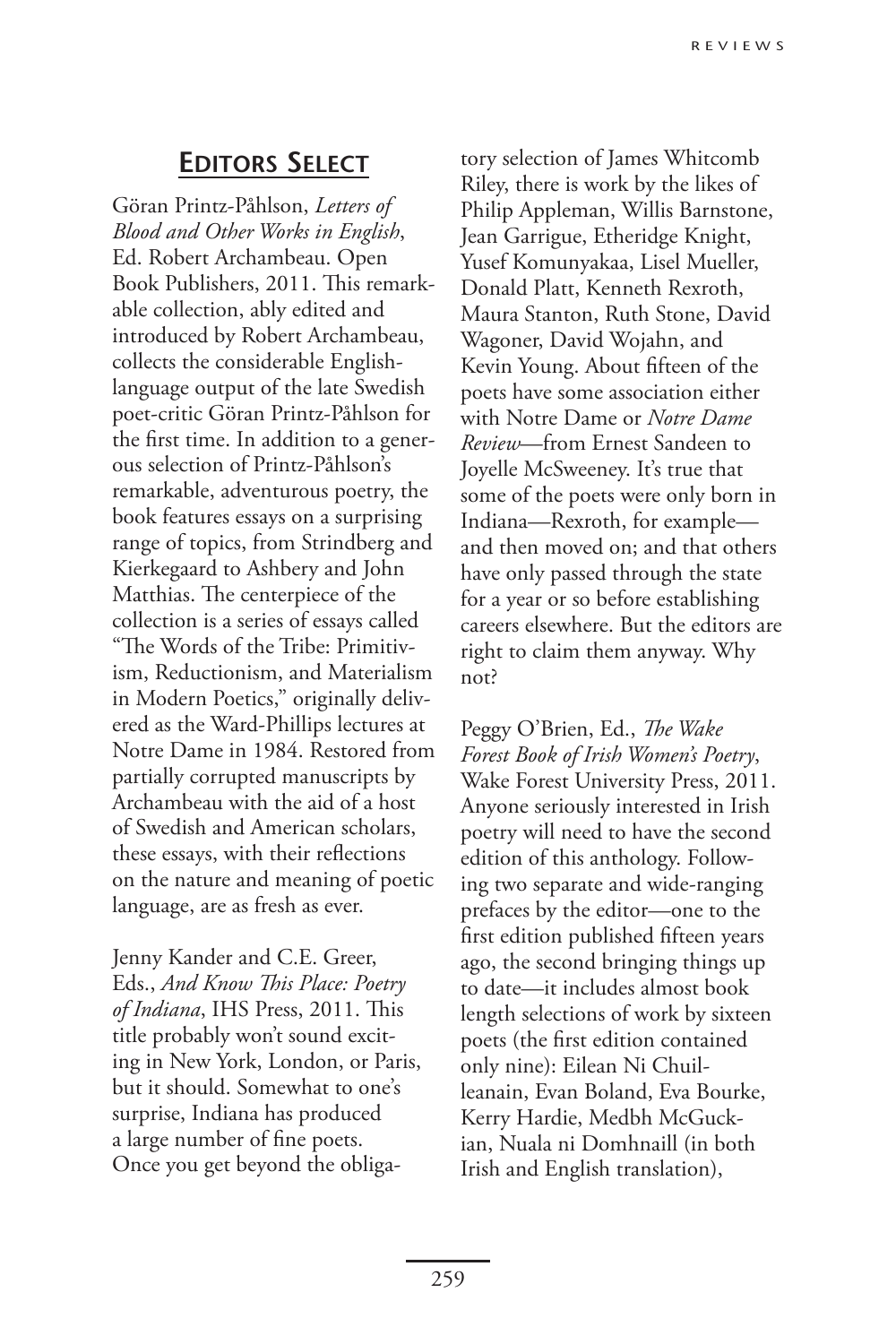Mary O'Malley, Rita Ann Higgins, Paula Meehan, Moya Cannon, Katie Donovan, Vona Groarke, Enda Wyley, Sinead Morrissey, Caitriona O'Reilly, and Leontia Flynn. Most anthologies include only a small sample of work by the poets selected to appear in them. This is a true and important exception. One comes away from the work of poets represented in this volume with much more than the usual superficial sense of a writer's achievement provided in anthologies of half this length. This book—all 657 pages of it—is a feast.

Herbert Leibowitz, *"Something Urgent I Have to Say to You": The Life and Works of William Carlos Williams,* FSG, 2011. *NDR* published the final chapter, "The Lion in Winter," of Leibowitz's new biography of William Carlos Williams in a previous issue. The book will inevitably be compared to Paul Mariani's 900-page biography published some thirty years ago. Leibowitz's version of Williams is, while admiring, not bedazzled and hagiographical the way Mariani's sometimes is. It is also less anecdotal, being more a biography of Williams' poetry than an account of every moment in his busy life as a poet, doctor, family man, and lover. Mariani's book helped win final acceptance of Williams as a major poet, the equal of Elliot, Pound, Moore, and Stevens. Leibowitz no longer has

to fight that battle. He is even able to dislike everyone's favorite Williams poem, "Asphodel that Greeny Flower," while making a strong case for earlier poems, which he prefers. He also very much admires some of Williams' prose, especially *In The American Grain*. Though there are occasional errors of fact and formatting (especially where it comes to printing the late three-ply line accurately), Williams emerges as a man and poet of great interest and complexity. And, of course, very much "in the American grain."

Lea Graham, *Hough & Helix & Where & Here & You, You, You*, No Tell Books, 2011. All of these poems—including some that have appeared in *NDR*—have the word "crush" in their texts or titles, and from this book onward "crush" is a word that Lea Graham has a kind of patent on. Graham, in fact, has a passionate crush on life, and we all know that even the most adolescent of crushes can suddenly turn to real love. Because of that, we as readers have a crush on Graham and her work, which is vivid and lively and smart. Beneath all the fun in this writing, there's insight and depth and even sadness. Michael Anania writes that in this book we understand that "cursh" has at least a double sense—of uncontrollable infatuation and desire of destructiveness. The double and redoubling forces are, for Graham, essential to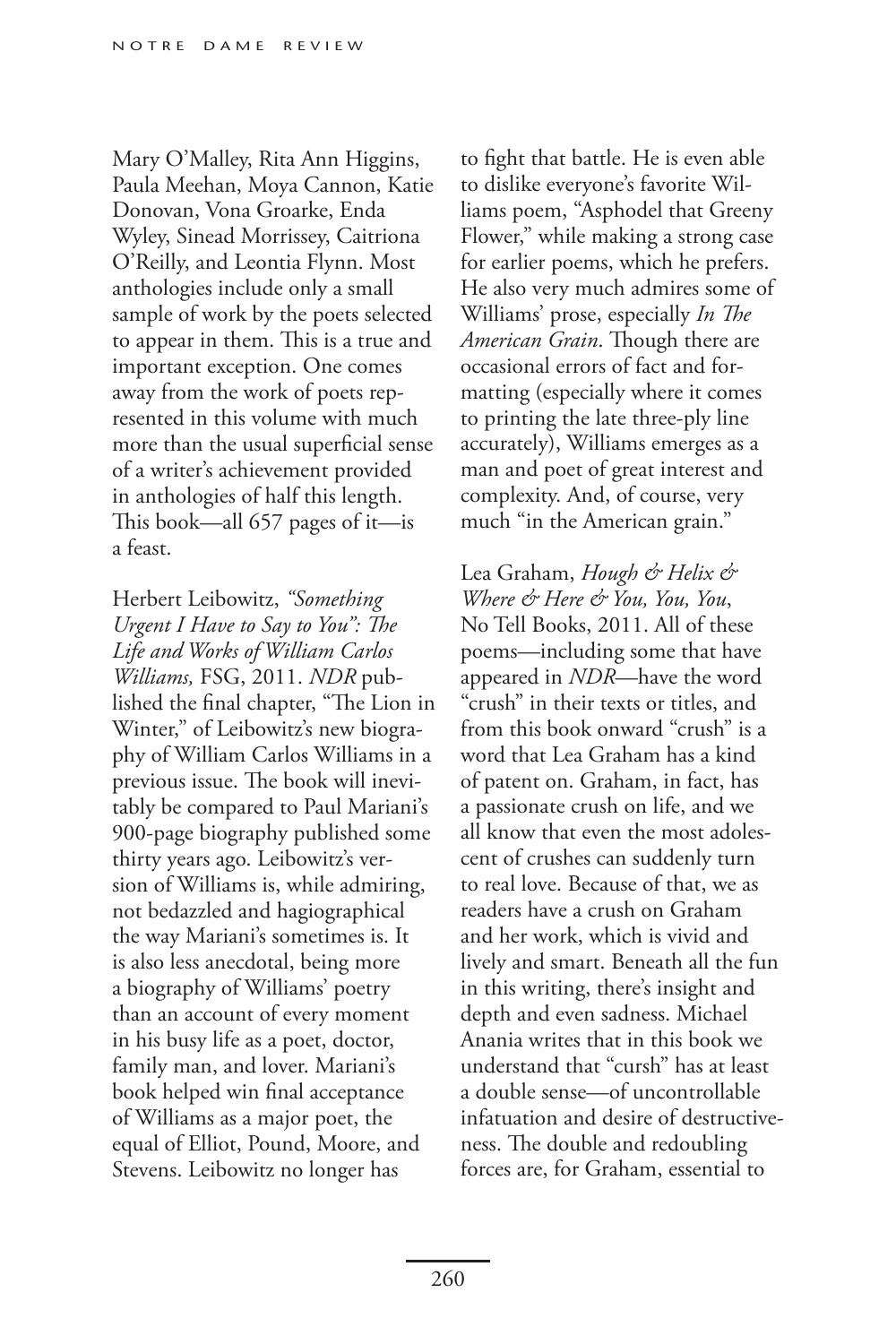perception and affection, grace and need, voiced at times by the poetry of the past but as often by the passing tatters of popular music and the movies."

Jay Rogoff, *The Art of Gravity*, LSU Press, 2011. *The Art of Gravity* is a perfect title for a book about ballet that concludes with a sonnet sequence of *Danses Macabres*. Dedicated to George Balanchine, Edgar Degas, and Suzanne Farrell, it sports on its over a magnificent photograph of Maria Kowroski in *Serenade*. The first half of the book, which includes "Making a Fool of Myself over Maria Kowroski"—and from the photograph you can see how one might—is written in a mix of scatter-shot free verse, blank verse, tight quatrains, sapphics, and terza rima. The sonnet sequence, some of which appeared in *NDR*, is variously grotesque, funny, and harrowing. Taken together, the two parts of this diptych make for a very strong book with an unusual focus. With regard to the poems specifically about ballet, one should note that Rogoff is an expert on the subject, having written on dance for *Hopkins Review* and *Ballet Review* for some time.

Wayne Miller, *The City, Our City*, Milkweed, 2011. Now and then it seems that Wayne Miller and his long-time co-editor at *Pleiades*, Kevin Prufer, constitute a literary

movement of two. They are among the best poets in the USA at the moment, and there are very interesting dialogues going on between Miller's three books and Prufer's trilogy, *Fallen from a Chariot, The Beautiful Country, and National Anthem*. Miller's three epigraphs come from W.H. Auden, Octavio Paz, and Italo Calvino—three great poets of the city. And behind them, we suppose, stands Eliot's London of *The Waste Land*. *The City, Our City* is through-composed, coherent in the unity of its parts, and terribly moving. *Publishers Weekly* has called the book a portrait of "a post 9/11, post-imperial, unjust city, one that tries to get past persistent fears, to find a space for private life while 'sirens choke back their warnings,' and silence 'curls inside the shell that refused to explode."

Neil Shepard, *(T)ravel Un(t) ravel*. Mid-List Press, 2011. NDR contributor Neil Shepard writes in his fourth volume of poems a book-length rebuke to the remark by Kingsley Amis made famous in Charles Tomlinson's poem "More Foreign Cities": i.e., "Nobody wants any more poems about foreign cities." As in Tomlinson's work, there are plenty of foreign cities in Shepard's book. Plenty of foreign rural settings as well. *NDR* has published "Siena," "Benedictine Monastery at Mount Oliveto," and "The Ancient Walls of San Gusme," which defines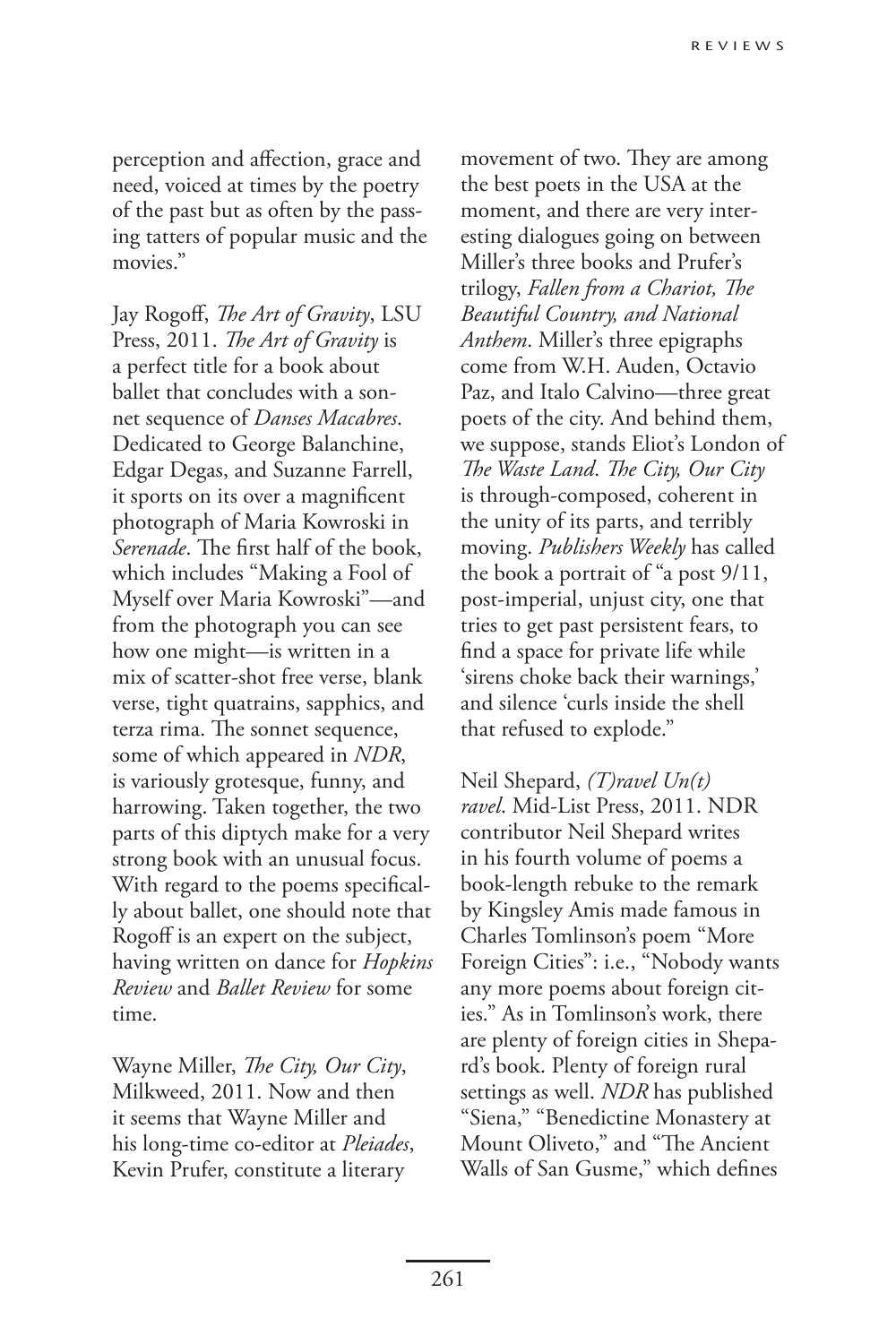a kind of range. As the book (t)ravels and un(t)ravels, five central poems, each identified by the title of the book itself, establish rules of the game with epigraphs from, and dedicatory poems written to, William Carlos Williams, Robinson Jeffers, Wallace Stevens, Edgar Allan Poe, and Ralph Waldo Emerson— American poets who mainly stayed at home. The opening page of the book quotes Dana Gioia: "In some ways, modern American literary history can be seen as an unresolvable dialectic between regionalism and internationalism, as two competing identities for the writer." Shepard's own internationalism is very often regional, his regionalism international.

Michael Longley, *A Hundred Doors*, Wake Forest, 2011. A few issues back *NDR* published Lars-Hakan Svensson's long review of Longley's *Collected Poems*. The poet has not stopped writing, and *A Hundred Doors* is a gorgeous book. The poems are mostly short, some recalling the Greek lyric epigram. The music throughout is beautifully controlled in what one might call a lush austerity of sound. As before in his work, Longley writes about the First World War as if he had participated in it himself (so close he is to his father's experience of the trenches), and can write about flowers as if he were the first poet to do so.

John Peck, *Contradance*, University of Chicago, 2011. We will publish a full-scale review of *NDR* regular contributor John Peck's book in our next issue. For now, it is enough to announce its publication and quote Mark Scroggins' comments on the jacket: "John Peck is unique among contemporary American poets for the burnished, intricate density of his thought and the rugged, even gnarled lyricism of his lines. The ghosts of Ludwig Wittgenstein, Richard Avedon, Rainer Maria Rilke, Herman Melville, and a host of others stalk gravely through the steps of Peck's *Contradance*, their spectral presences a ghostly counterpoint to the poet's preternatural awareness of the buzzy, blooming confusion of the present moment."

Marylee Daniel Mitcham, *Blacktime Song by Rosalie Wolfe*, Eloquent Books, 2010. An utterly original novel focused on the possibility of spiritual healing, *Blacktime Song by Rosalie Wolfe* is also a meditation on the potential impossibility of narrative truth. Mitcham is an elegant and compelling stylist: her wryly comic tone is the perfect complement to her intense explorations of painful realities: poverty, insanity, cruelty. The plot concerns a single mother voluntarily embracing a poor rural life as she raises her young daughter. Both are spiritual seekers who encounter Mormonism at key moments in their lives: the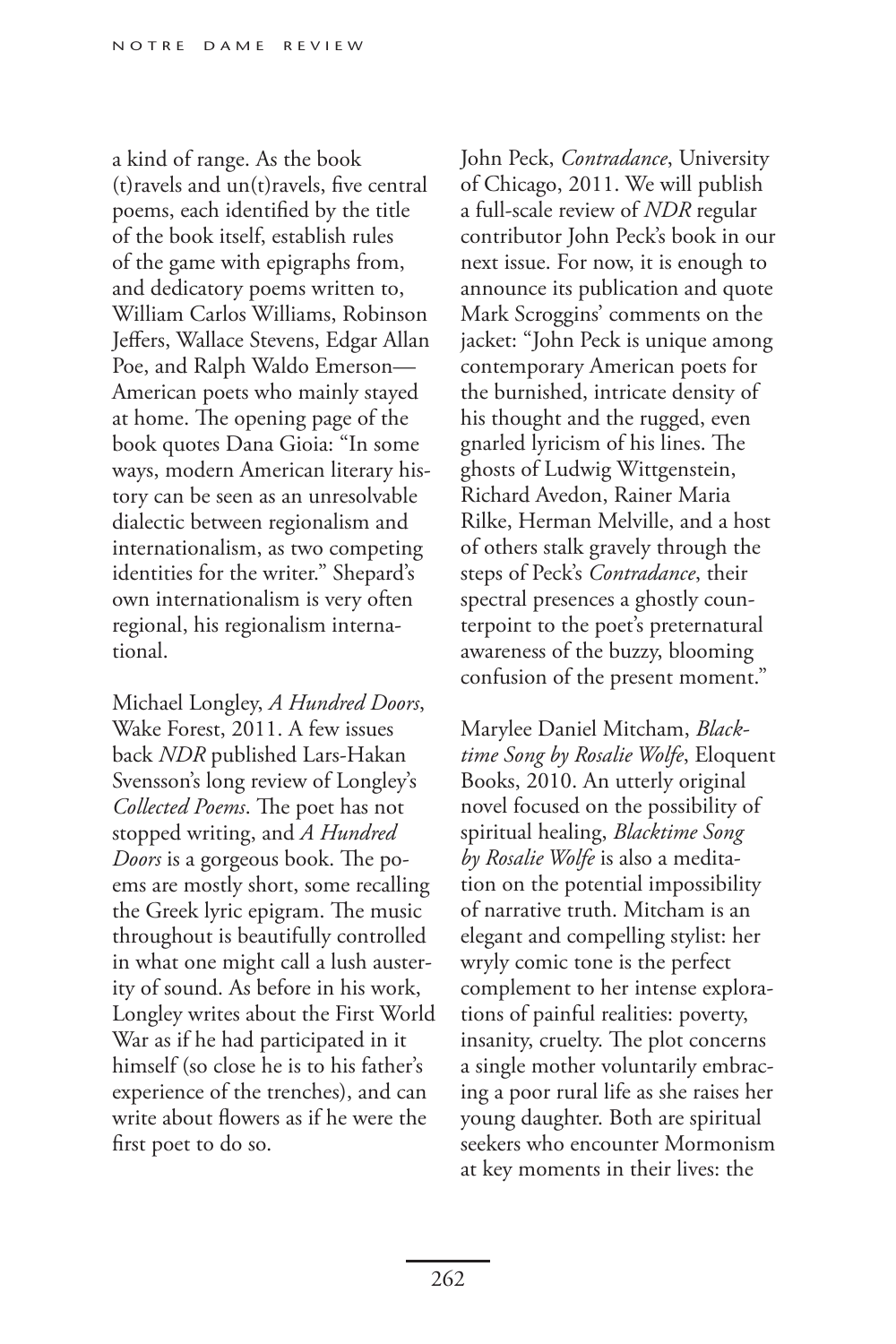novel's droll explorations of believers' ideals, doubts, and foibles is as original a narrative treatment as you will find (and a much cheaper ticket than Broadway's *Book of Mormon)*.

Tony D'Souza, *Mule*, Mariner Books, 2011. *NDR* contributor, ND creative writing program alum, D'Souza's third novel is, according to Walter Kim, "the sort of novel I love: it solves nothing but explains everything. It also, thanks to its wicked style and pacing, lets me forget I'm reading serious literature while I follow its terrifying story into the land of the all-American damned." A departure in content from D'Souza's first two novels, the award-winning *Whiteman*, and the growing-up novel, *The Konkans*, but not a change from his central concerns: human beings under stress, facing large and long odds, while attempting to remain sentient and honorable, nonetheless.

Renee E. D'Aoust, *Body of a Dancer*, Etruscan, 2011. Yet another ND alum, and *NDR* contributor, D'Aoust's first book, is a remarkable feat about remarkable feet. Almost every chapter, when published as an individual essay, has been cited by *The Best American Essays* volume as a notable one, in numerous years, including 2009, when "Holy Feet" appeared in these pages. More than a dance book, a memoir of a life lived vigorously in the New York of

the 1990s, both inspirational and moving.

Amina Gautier, *At-Risk,* The University of Georgia Press, 2011. *NDR* contributor (but not a graduate) prize-winning first (The Flannery O'Connor Award) short story collection, which reprints two of her stories that appeared in these pages. It was no surprise to us that she won such a high-status award. The publicity materials included with the book report that Gautier is only the second African-American writer to win the contest in its 30 year history. What is more notable is the quality of the stories, which also update the usual Flannery O'Connor winner's content: citified, frisky, adventurous and redolent of social concerns. Gautier's stories do not resemble anyone else's, one reason why we are so proud to have published her.

Lisa Norris, *Women Who Sleep With Animals*, Stephen F. Austin State University Press, 2011. Another *NDR* contributor and prize winner (the Stephen F. Austin State University Press Prize in Fiction), her first volume of short fiction, about which the always reliable Lore Segal has written, "Lisa Norris writes lusty, generous, sophisticated stories about what is harshest in our lives. What's more—they're a pleasure to read." The collection's first story, "Dark Matter," which *NDR* published with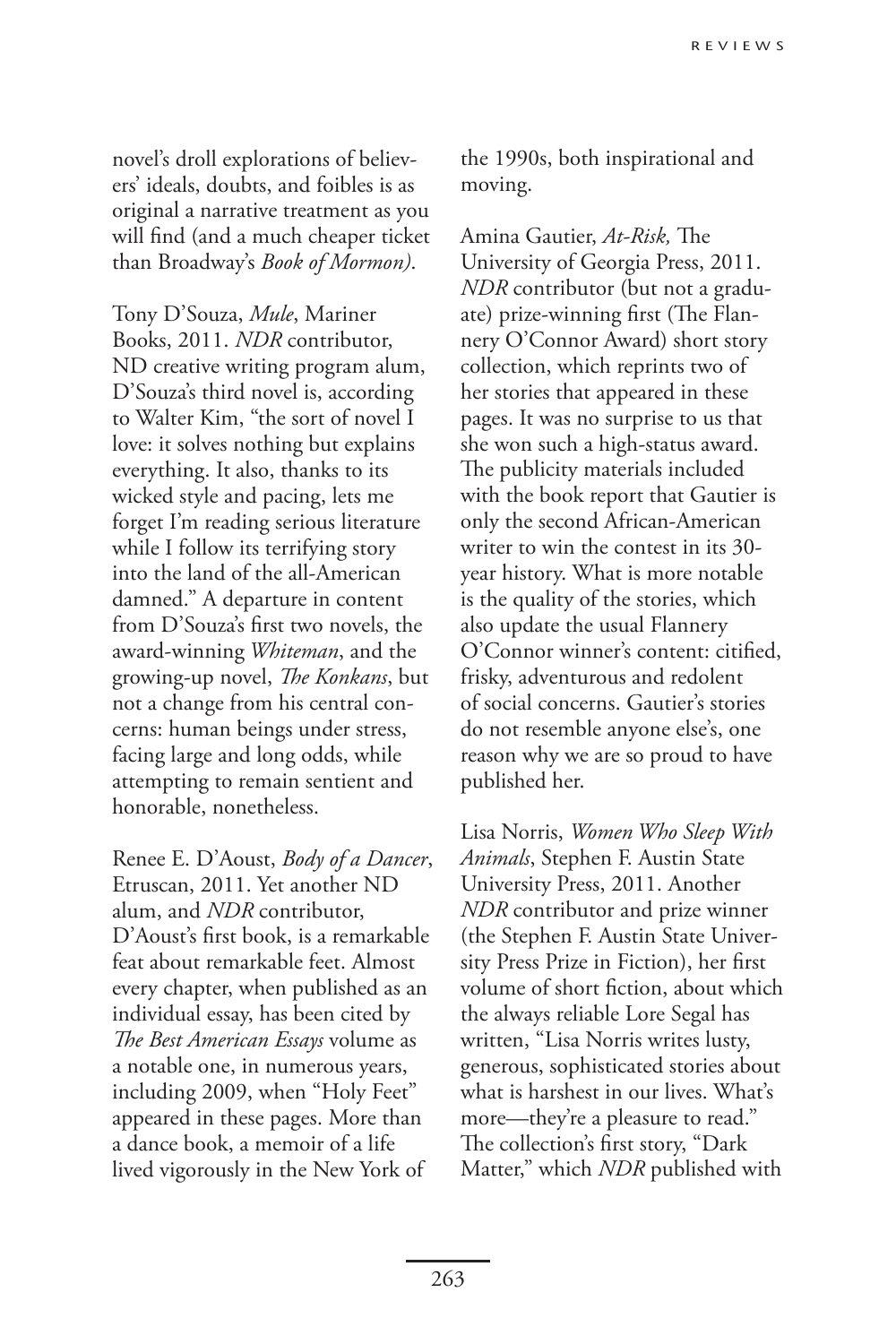great delight, begins with the line, "So we're making love, you know, and Al is having a good time," and sets the tone for what's to come. Fiction of the highest quality, full of fury, faith and laughter.

Floyd Skloot, *Cream of Kohlrabi*, Tupelo Press, 2011. One more *NDR* contributor, the versatile and acclaimed Skloot's first, it appears, collection of short fictions. Medical subjects abound in these stories Richard Bausch praises as ones that have a "brave, luminous, searingly unswerving vision of life that exists so powerfully in those persistent dreams we have for ourselves." The indignities of old age recreated by the venerable author of 17 books, seven of them collections of poetry. Fine writing rendered by a fine mind.

Samuel Hazo, *The Stroke of a Pen*, University of Notre Dame Press, 2011. An ND undergraduate alum and contributor to *NDR*, Hazo's first book published by Notre Dame Press, though his volume total (of poetry, fiction, essays and plays) is now in the 30s. A collection of incidental nonfiction pieces, some memoiristic, others criticism of poetry, music, all full of literary erudition and learning lived through a decidedly hands-on approach, which will interest those, as Daniel Tobin writes, "who judge the balkanized, theory-and-jargon-driven engagement of literature to have lost track of the aesthetic dimension essential for the full appreciation of literature and life." A splendid volume that captures the man.

Joe Francis Doerr, Ed., *The Salt Companion to John Matthias*, Salt, 2011. These "incisive" essays (20 plus an interview), as Marjorie Perloff writes, "on the particulars of Matthias's challenging poetry make clear that what is needed today is a larger, more capacious conception of postmodern poetics, one that avoids the usual classification so as to redraw the boundaries of the field." From contributors Michael Anania to John Wilkinson, with all manner of alphabetical colleagues in between, cover the aesthetic waterfront, give Matthias's stunning output of the last 15 years the consideration it deserves. Not a *Festschrift*, but the volume is a celebration of sorts.